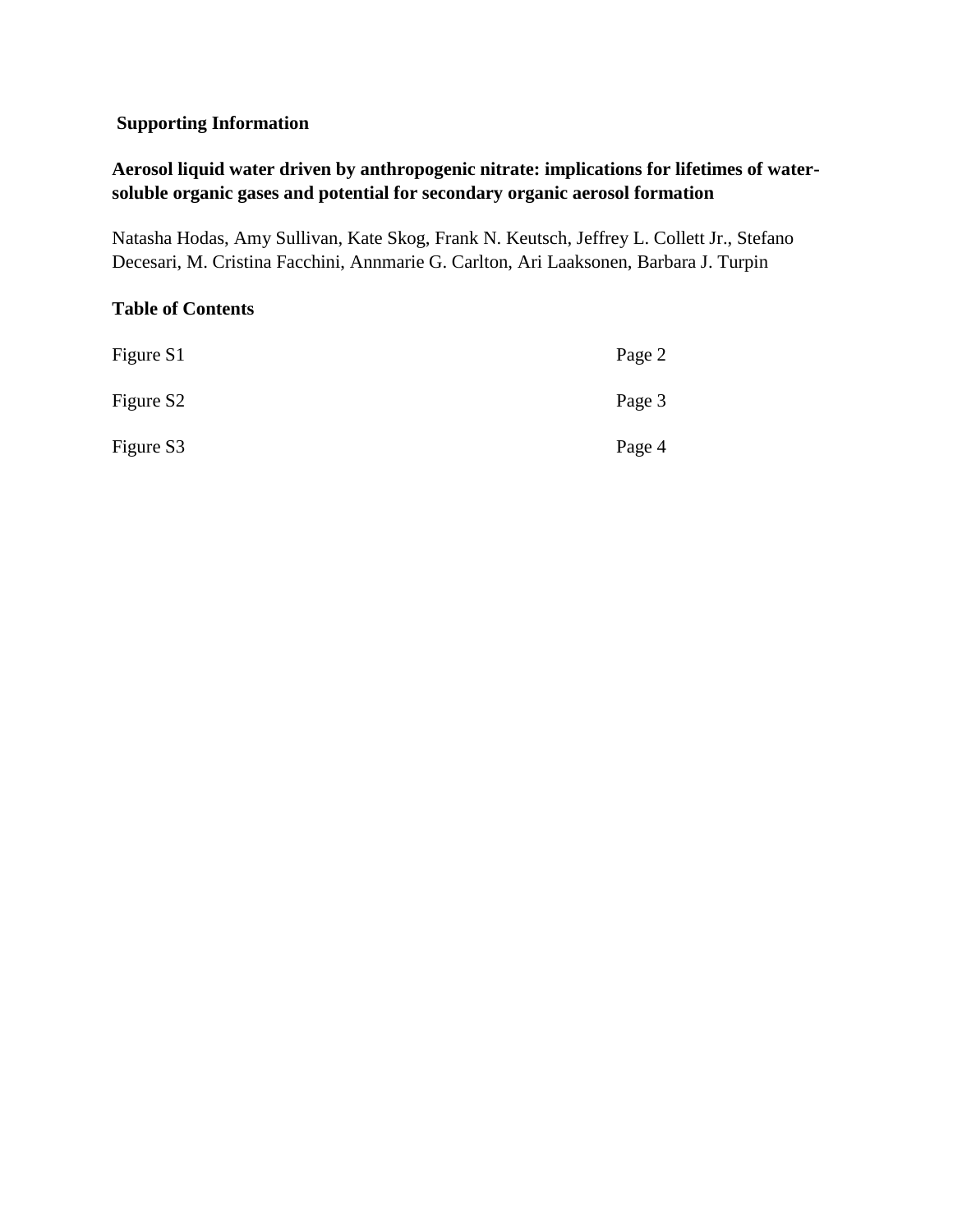

**Figure S1.** Time series of solar zenith angle (SZA) calculated with the National Oceanic and Atmospheric Administration Earth Systems Research Laboratory Solar Position Calculator (http://www.esrl.noaa.gov/gmd/grad/solcalc/calcdetails.html) and temperature (T) and solar radiation (Rad) measured at the San Pietro Capofiume sampling site. Solar zenith angle was used in the main analysis as a surrogate for both temperature and photochemistry. As expected, temperature peaks each day just after the minimum in solar zenith angle and solar radiation is at a maximum when solar zenith angle is at a minimum.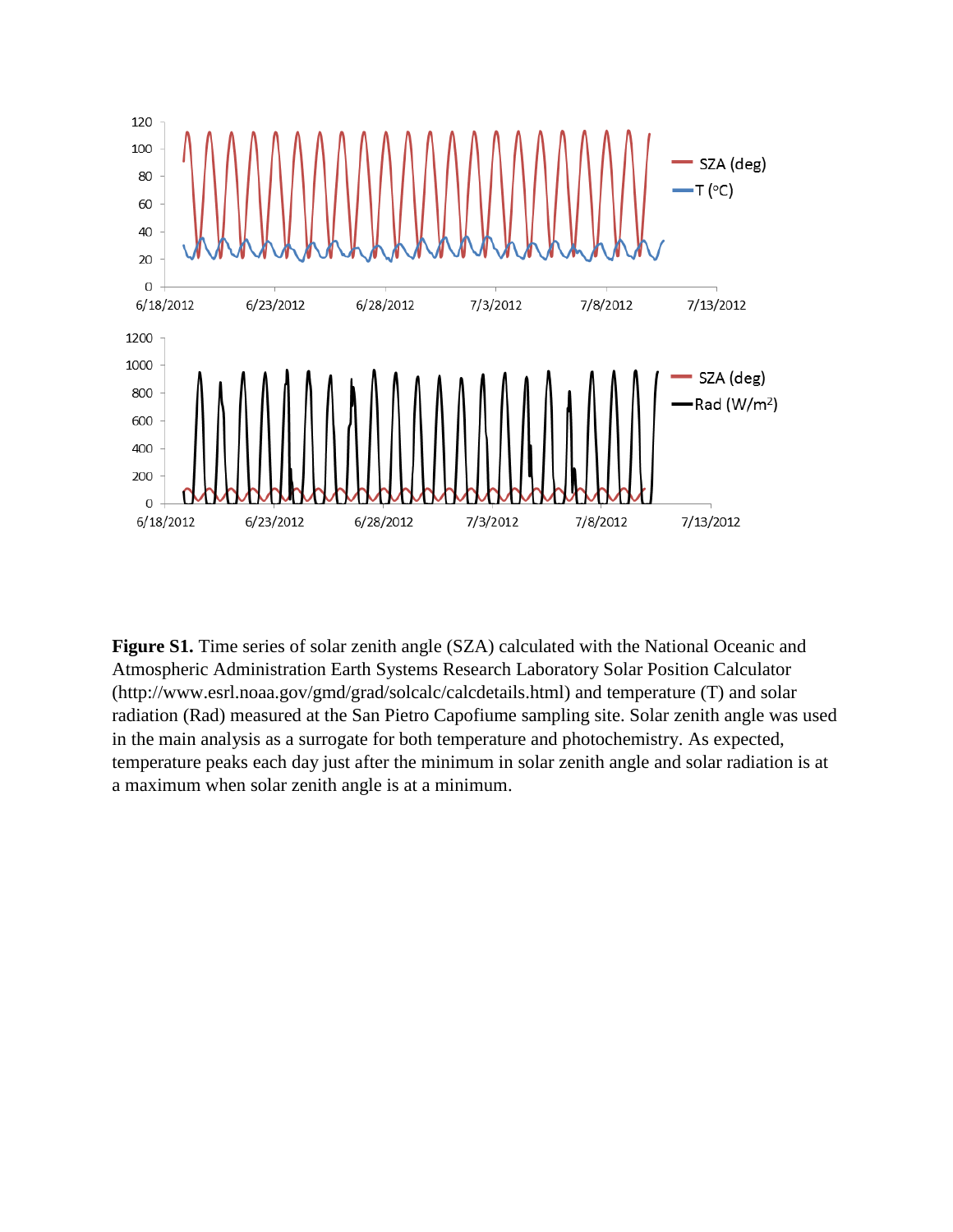

Figure S2. Time series of particle-phase WSOC concentrations (WSOC<sub>p</sub>), aerosol liquid water concentrations (ALW), and glyoxal partitioning potential ( $P_{WSOC, g/y}$ ) during the case period explored in the main text. The inset shows the case period which can be characterized as the end of a stagnation event during which WSOC<sub>p</sub> concentrations were double that compared to the remainder of the campaign.